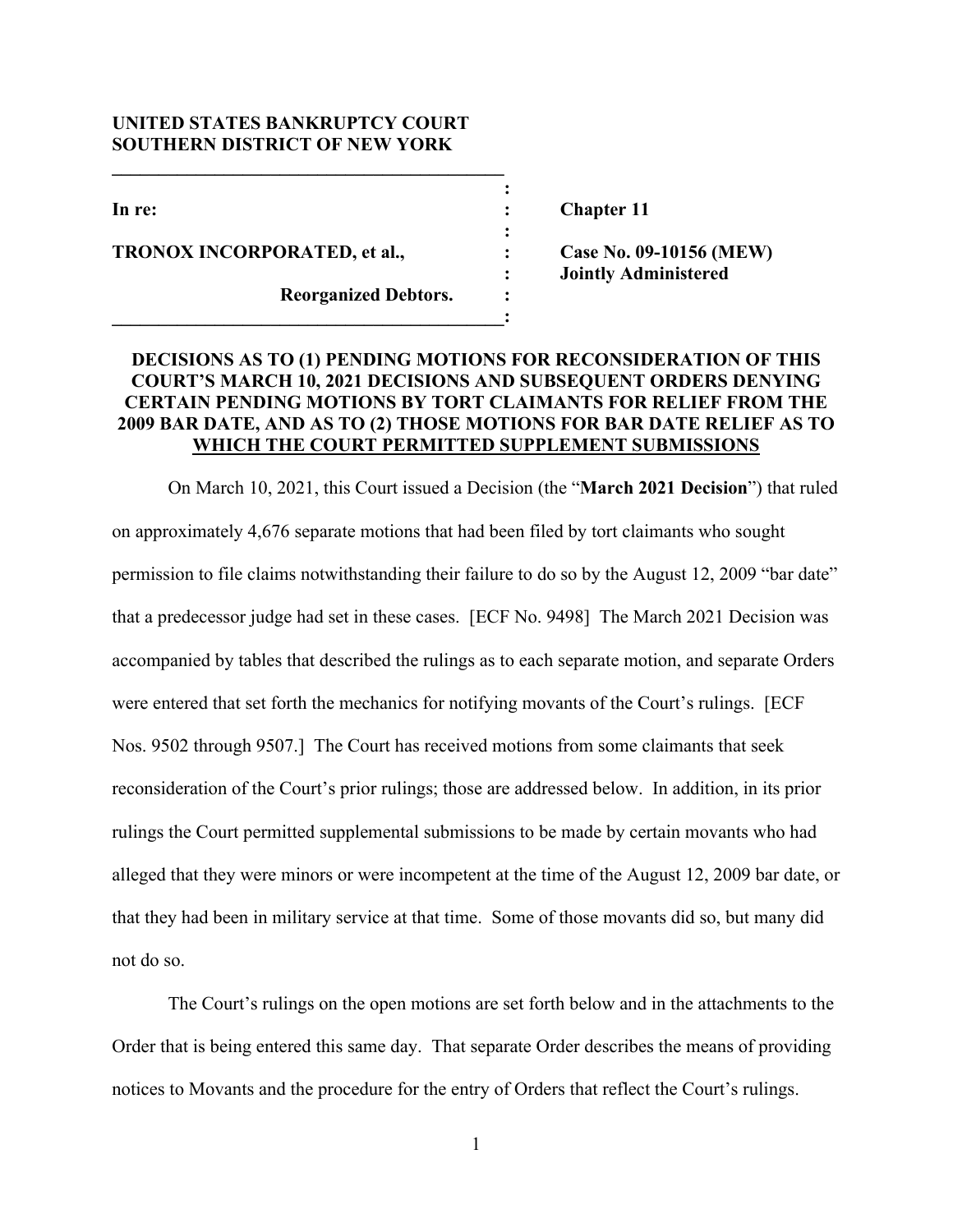#### **I. Motions for Reconsideration**

A movant who seeks reconsideration of a decision or order must show there was an intervening change in controlling law, or the availability of new evidence that was not previously available, or the need to correct a clear error or prevent manifest injustice. *In re Facebook, Inc., IPO Sec. and Derivative Litig.*, 43 F Supp 3d 369, 373 (S.D.N.Y. 2014) (citations omitted); *In re C-TC 9th Ave. Partnership*, 182 BR 1, 3 (N.D.N.Y. 1995). The standard is strict and a party seeking reconsideration has the burden to show that a court overlooked controlling decisions or material facts that were before it on the original motion, and that might materially have influenced its earlier decision. *Facebook*, 43 F.Supp.3d at 373-374; *Analytical Surveys, Inc. v Tonga Partners, L.P.*, 684 F3d 36, 52 (2d Cir. 2012), as amended (July 13, 2012) (noting that reconsideration motion "will generally be denied unless the moving party can point to controlling decisions or data that the court overlooked.")

Unfortunately, but perhaps understandably, many movants appear to believe that the only relevant issues are (a) whether they were injured, and (b) whether they actually knew of the bankruptcy claims process in 2009. However, the mere fact that a party was injured, or that a party would have been entitled to assert a claim, is not enough to justify relief from the bar date. Similarly, for the reasons explained at length in the Court's March 2021 Decision, a lack of actual knowledge is not enough to warrant relief from a bar date; indeed, a bar date could not properly function if that were the standard. Claimants who seek relief on "excusable neglect" grounds must show that they made diligent efforts to investigate and to pursue their legal rights and that despite such efforts they were unable to learn of the bankruptcy process or to participate in it until the time when they actually filed their late claims.

2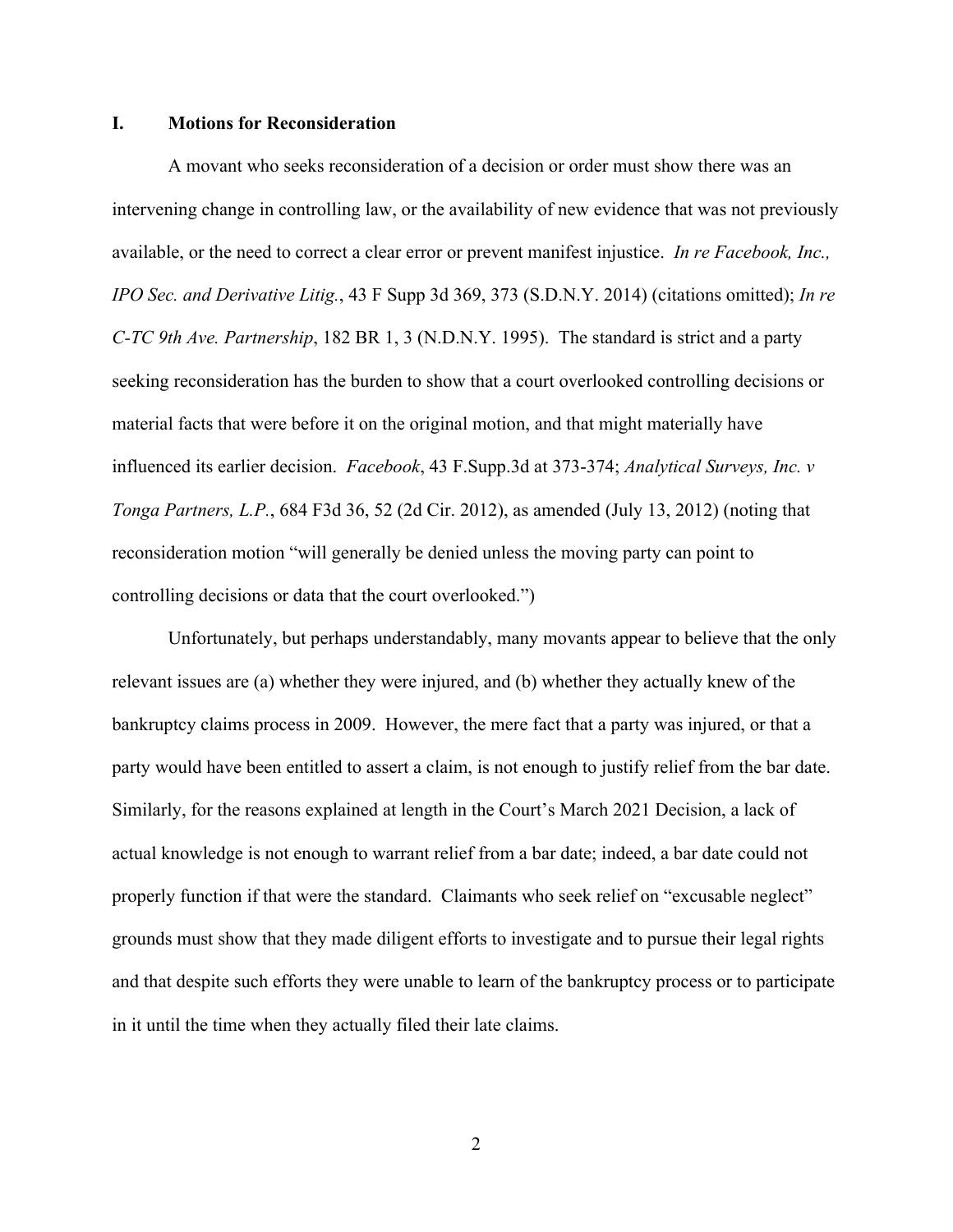The Court has reviewed each of the motions for reconsideration and its decisions as to each such motion are set forth in **Exhibits A1, B1 and C1** to the Order being entered this same day.As indicated therein, the motion listed in **Exhibit A1** will be granted but solely to the extent that the claimant may allege that a particular condition was not first diagnosed until after the August 12, 2009 bar date. The motions listed in **Exhibit B1** fail to allege any factual matters that the Court overlooked and fail to identify any legal errors in the Court's prior decisions, and they are denied. The motion listed in **Exhibit C1** is premature because it seeks "reconsideration" as to a motion that was not addressed in the March 2021 Decision and accompanying orders and as to which the Court had made no decision.

### **II. Motions As To Which Supplement Submissions Were Permitted But Not Made**

The Court's prior Orders identified a number of motions for which supplemental submissions were allowed. Many of those movants did not take advantage of the opportunity that was provided and did not make any supplemental submissions, and it is appropriate for the Court to rule on those motions now. The motions listed on **Exhibit D1** to the accompanying Order will be denied in their entirety. The motions listed on **Exhibit E1** to the accompanying Order will be denied as to conditions first diagnosed prior to the August 12, 2009 bar date, but any claims by those movants that are based on conditions that allegedly were first diagnosed after the bar date are referred to the Tort Claims Trust for resolution under the Trust's normal dispute resolution procedures.

#### **III. Rulings on Motions for Which Supplemental Submissions Were Filed**

The Court explained in its March 2021 Decision that the proper functioning of the bar date requires that parents or guardians file claims on behalf of minors or incompetent persons in or to preserve those persons' rights. However, the Court permitted supplemental submissions to

3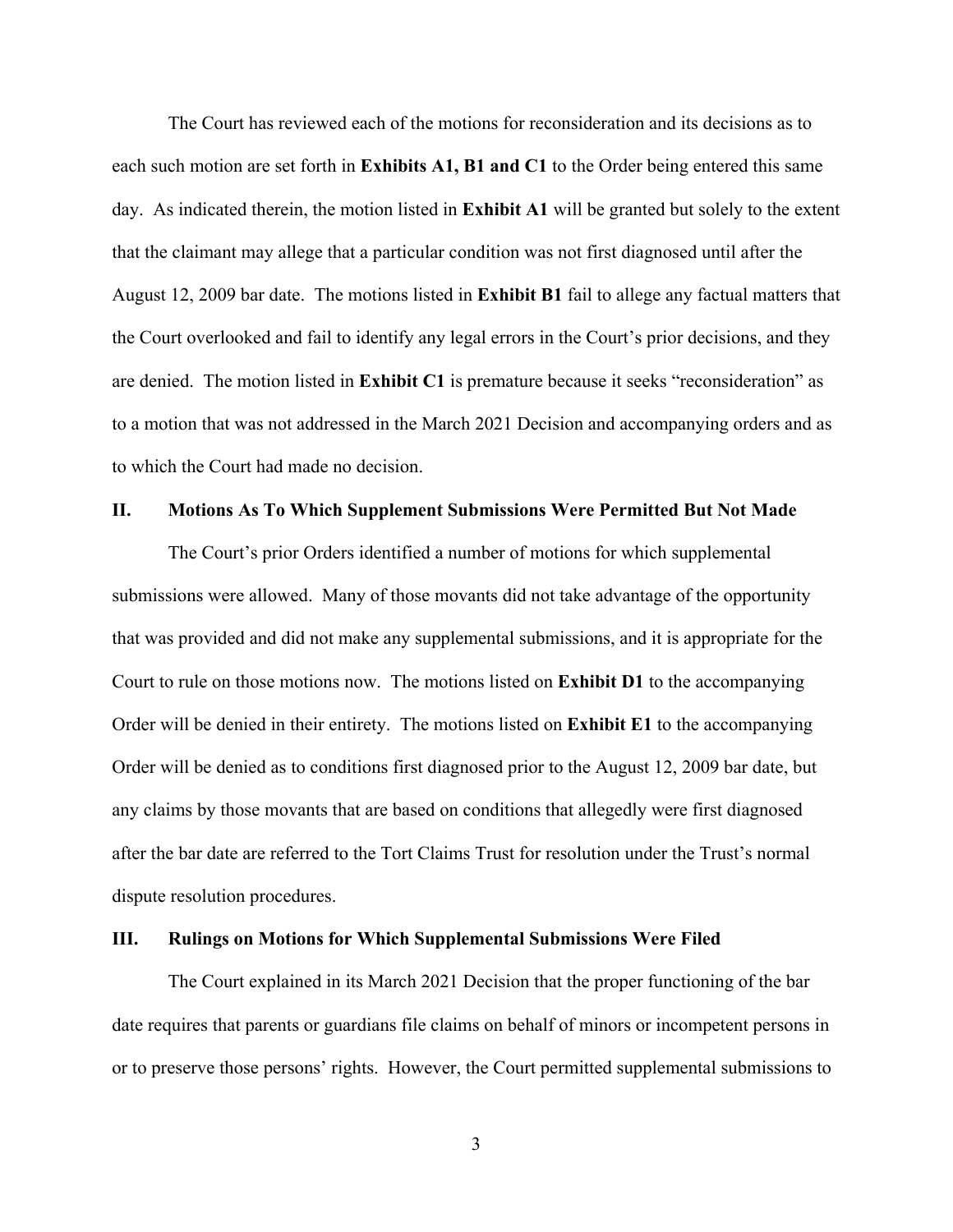explain why parents or guardians had not done so and to consider whether the parents' or guardians' failures could be excused under the applicable legal standards. The Court also permitted supplemental submissions on behalf of persons who claimed that military service provided grounds for relief from the Bar Date.

 Unfortunately, as noted above, many movants appear to believe that the only relevant issues are (a) whether they were injured, and (b) whether they (or their parents or guardians) actually knew of the bankruptcy claims process in 2009. Under the applicable standards, however, relief based on "excusable neglect" requires a showing that the movant (or the movant's parents or guardians) were diligent in investigating and pursuing legal rights and claims. Relief therefore required an explanation of what the parents or guardians had done, and an explanation of why so much delay occurred before a late claim actually was filed.

The Court has reviewed all of the motions for which supplements were filed and its rulings on each motion are attached to the Order being entered this same day. The motions listed in **Exhibit F1** to the accompanying Order are being granted. The claims asserted by the claimants whose motions are granted will be treated as timely-filed Future Tort Claims. For the avoidance of doubt: the Court's ruling relates only to the timeliness of the claim in relation to the Bar Date. The merits of the claims that are subject to the motions listed on Exhibit F1 are to be resolved by the Tort Claims Trust pursuant to its normal dispute resolution procedures.

The motions listed in **Exhibit G1** to the accompanying Order are denied in their entirety. The motions listed in **Exhibit H1** are denied as to conditions first diagnosed prior to the August 12, 2009 bar date, but any claims by those movants that are based on conditions that allegedly were first diagnosed after the bar date are referred to the Tort Claims Trust for resolution under the Trust's normal dispute resolution procedures.

4